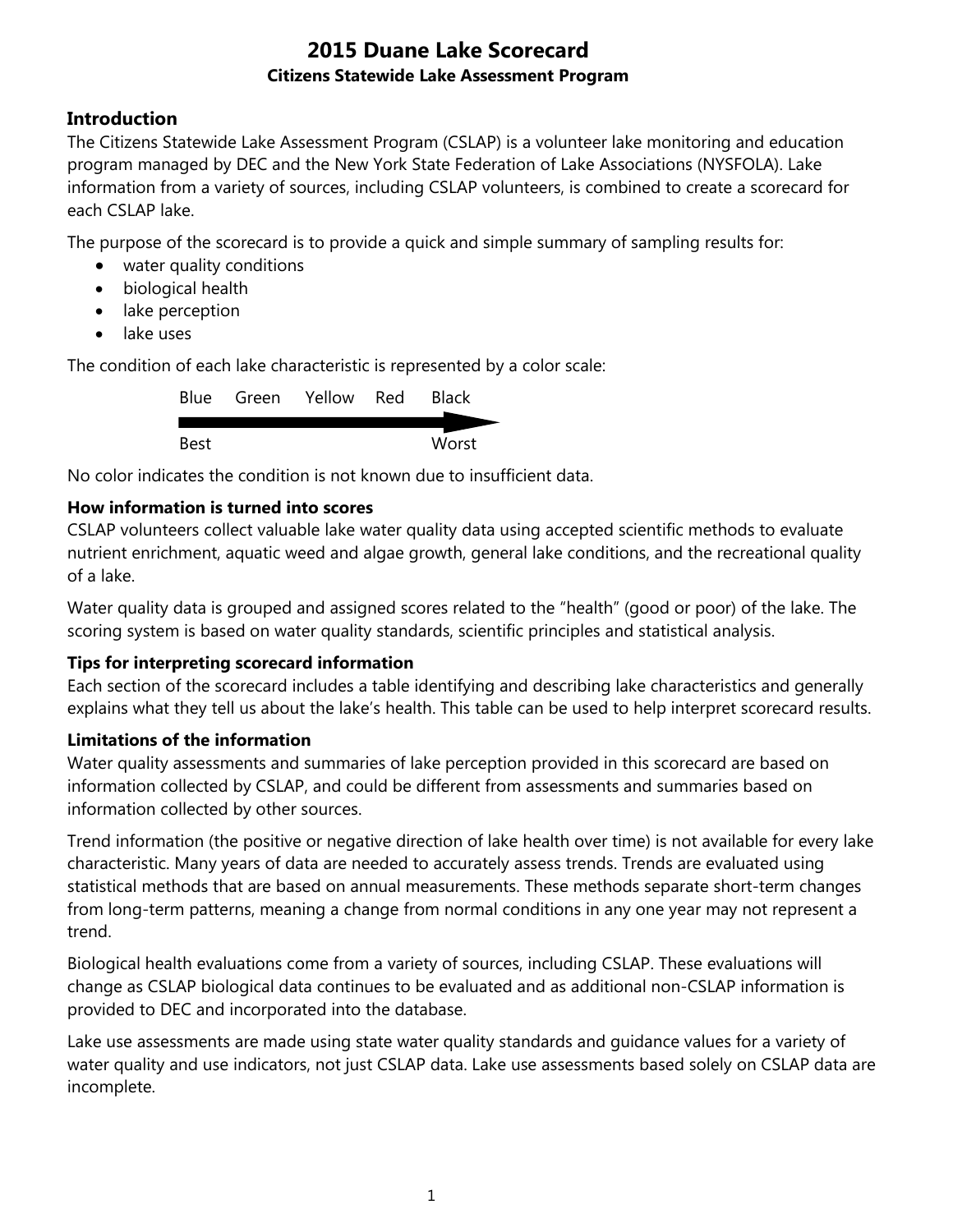### **Water Quality Assessment**

Water quality assessments are based on data collected from the deepest part of the lake every other week, for 15 weeks, from late spring through early fall. The data is used to evaluate a number of lake conditions, including algae growth (productivity or trophic status), pH and deepwater dissolved oxygen levels. There is not enough data to identify a trend in the deepwater oxygen levels for any CSLAP lake.



*\**All years of CSLAP data collection for the lake except those for which data was not available.

|  |  |  |  |  |  |  |  |  | The following data is collected and analyzed to determine the water quality score. |
|--|--|--|--|--|--|--|--|--|------------------------------------------------------------------------------------|
|--|--|--|--|--|--|--|--|--|------------------------------------------------------------------------------------|

| <b>Water quality</b><br>characteristic | <b>Score</b>                                                        | <b>Description of characteristic</b>                                                                                                                                  | <b>What it means</b>                                                                                                                                                                       |
|----------------------------------------|---------------------------------------------------------------------|-----------------------------------------------------------------------------------------------------------------------------------------------------------------------|--------------------------------------------------------------------------------------------------------------------------------------------------------------------------------------------|
|                                        | Total<br>Phosphorus (TP)                                            | TP is measured because it is an<br>important nutrient that often controls<br>the growth of algae and rooted plants.                                                   | Too much phosphorus can harm aquatic life,<br>water supplies, and recreational uses by causing<br>excessive algae growth.                                                                  |
| <b>Trophic Status</b>                  | Chlorophyll a                                                       | Chlorophyll <i>a</i> is measured to estimate<br>the amount of algae in a lake.                                                                                        | The amount of chlorophyll $a$ is usually closely<br>related to the amount of phosphorus and can<br>affect water clarity.                                                                   |
|                                        | Secchi Disk                                                         | This is a device to measure how far<br>down into the water you can see.                                                                                               | Water clarity is a strong indicator of the public's<br>opinion of lake conditions.                                                                                                         |
|                                        | рH                                                                  | Water pH is measured to determine its<br>acidity or alkalinity.                                                                                                       | Values between 6 and 9 support most types of<br>plant and animal life.                                                                                                                     |
| pH Balance                             | Conductivity                                                        | Conductivity is measured to estimate<br>the amount of dissolved and<br>suspended solids in water, including<br>salts and organic material.                            | High conductivity values may be related to<br>geology or land use practices and can indicate<br>susceptibility to changes in pH.                                                           |
| Deepwater<br>Dissolved<br>Oxygen       | Phosphorus,<br>ammonia, nitrite,<br>iron, manganese,<br>and arsenic | Dissolved oxygen (DO) is not<br>measured directly, but can be inferred<br>from the levels of certain chemicals in<br>water samples collected near the lake<br>bottom. | Dissolved oxygen is critical for the ecological<br>balance of lakes. Low DO in bottom waters can<br>affect the survival of fish and lake organisms and<br>cause chemical changes in lakes. |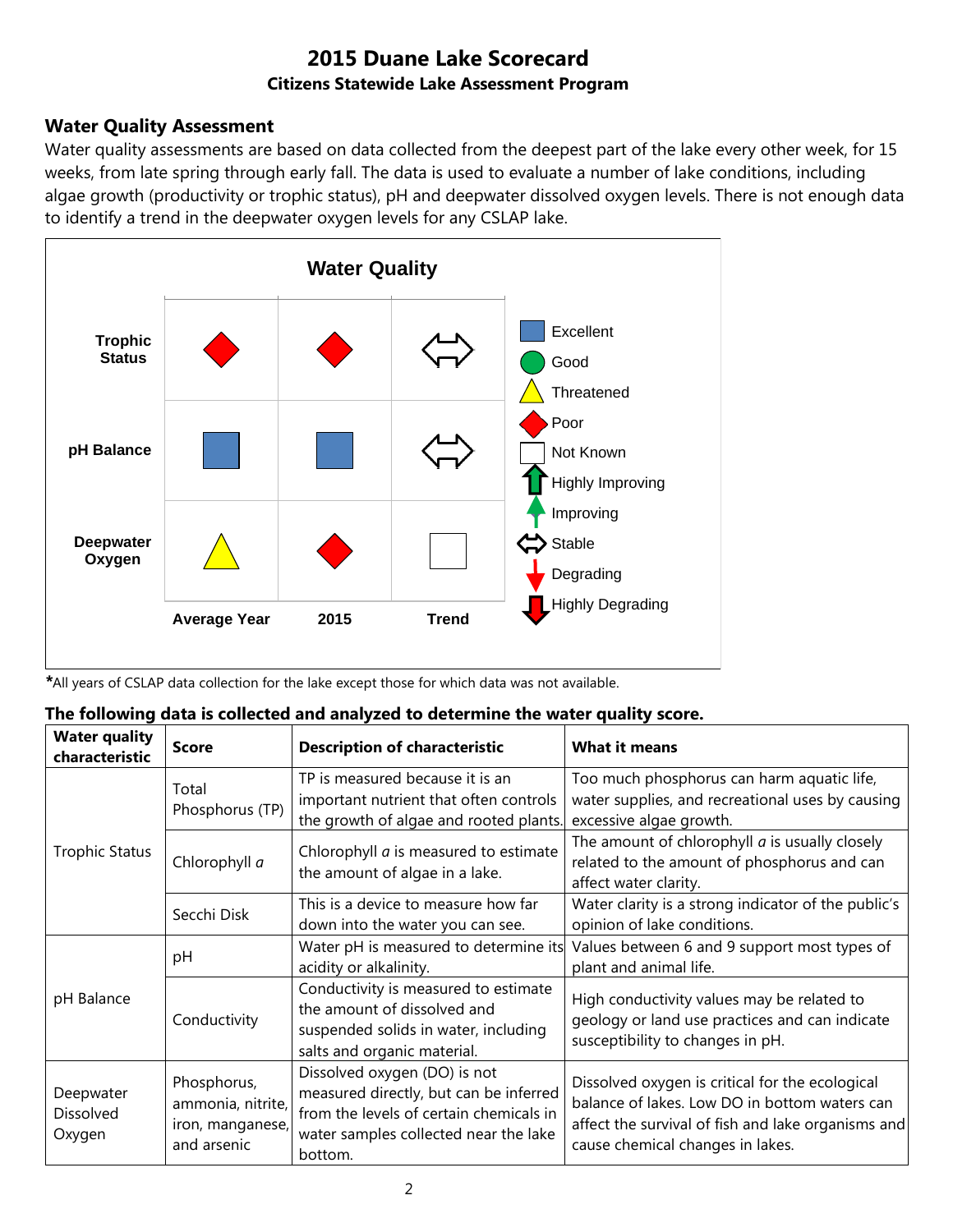#### **The water quality scores for each water quality characteristic are determined by the following:**

| <b>Water quality</b><br>characteristic | <b>Score</b> | <b>Criteria Score Elements</b>                                                                             | <b>How Criteria Are Used to Determine Score</b>                                                      |
|----------------------------------------|--------------|------------------------------------------------------------------------------------------------------------|------------------------------------------------------------------------------------------------------|
|                                        | Excellent    | Average value for each trophic                                                                             | Trophic score = $8$ or $9$ (two of three trophic indicators<br>= oligotrophic, other is mesotrophic) |
| <b>Trophic Status</b>                  | Good         | indicator (water clarity, chlorophyll<br>a, total phosphorus) assigned score                               | Trophic score = $6$ or 7 (at least two trophic indicators<br>= mesotrophic or "higher")              |
|                                        | Threatened   | of 3 if oligotrophic <sup>+</sup> , 2 if<br>mesotrophic <sup>+</sup> , 1 if eutrophic <sup>+</sup>         | Trophic score = $4$ or $5$ (at least one trophic indicator<br>= mesotrophic or "higher")             |
|                                        | Poor         |                                                                                                            | Trophic score = $3$ (all trophic indicators = "eutrophic")                                           |
|                                        | Excellent    | Average pH is evaluated against                                                                            | pH between 7.5 and 8.5                                                                               |
|                                        | Good         | state water quality standards<br>(should be above 6.5 and below 8.5)<br>and average conductivity evaluated | pH between 7 and 7.5                                                                                 |
| pH Balance                             | Threatened   |                                                                                                            | pH above 8.5, pH between 6.5 and 7, or conductivity<br>$< 50$ ug/l                                   |
|                                        | Poor         | to determine if low buffering<br>capacity against future pH change                                         | pH < 6.5                                                                                             |
| Deepwater<br>Dissolved<br>Oxygen       | Excellent    | Deepwater ammonia and                                                                                      | Actual DO data indicating fully oxygenated conditions<br>in stratified lakes to lake bottom          |
|                                        | Good         | phosphorus levels are compared to<br>surface readings, and assigned a                                      | All shallow lakes assumed to be good absent data;<br>deepwater scores = $1$                          |
|                                        | Threatened   | score of 3 if bottom readings are<br>>10x surface readings and a score                                     | Deepwater NH3 score + Deepwater TP score > 3 or<br>actual DO data indicating hypoxic conditions      |
|                                        | Poor         | of 2 if bottom readings are > 5x<br>surface readings                                                       | Deepwater NH3 score = 3 or actual DO data<br>indicating anoxic conditions                            |
|                                        | Not known    |                                                                                                            | No deepwater O <sub>2</sub> or indicator data in stratified lake                                     |

**+** trophic designations- oligotrophic = water clarity > 5 m, chlorophyll a < 2 ug/l, total phosphorus < 10 ug/l mesotrophic = water clarity 2-5 m, chlorophyll a 2-8 ug/l, total phosphorus = 10-20 ug/l

eutrophic = water clarity < 2 m, chlorophyll a > 8 ug/l, total phosphorus > 20 ug/l

#### **The water quality trends for each water quality characteristic and measure of lake perception are determined by the following:**

| Highly Improving: | linear regression correlation coefficient ( $R^2$ ) > 0.5 and p value < 0.01, with trend toward<br>higher "score"                           |
|-------------------|---------------------------------------------------------------------------------------------------------------------------------------------|
| Improving:        | $R^2 > 0.33$ and p value < 0.05, or $R^2 > 0.5$ and p value < 0.05, or $R^2 > 0.33$ and p value < 0.01,<br>with trend toward higher "score" |
| Stable:           | neither linear regression nor p value in statistically significant ranges as defined above                                                  |
| Degrading:        | $R^2 > 0.33$ and p value < 0.05, or $R^2 > 0.5$ and p value < 0.05, or $R^2 > 0.33$ and p value < 0.01,<br>with trend toward lower "score"  |
| Highly Degrading: | $R^2$ > 0.5 and p value < 0.01, with trend toward lower "score"                                                                             |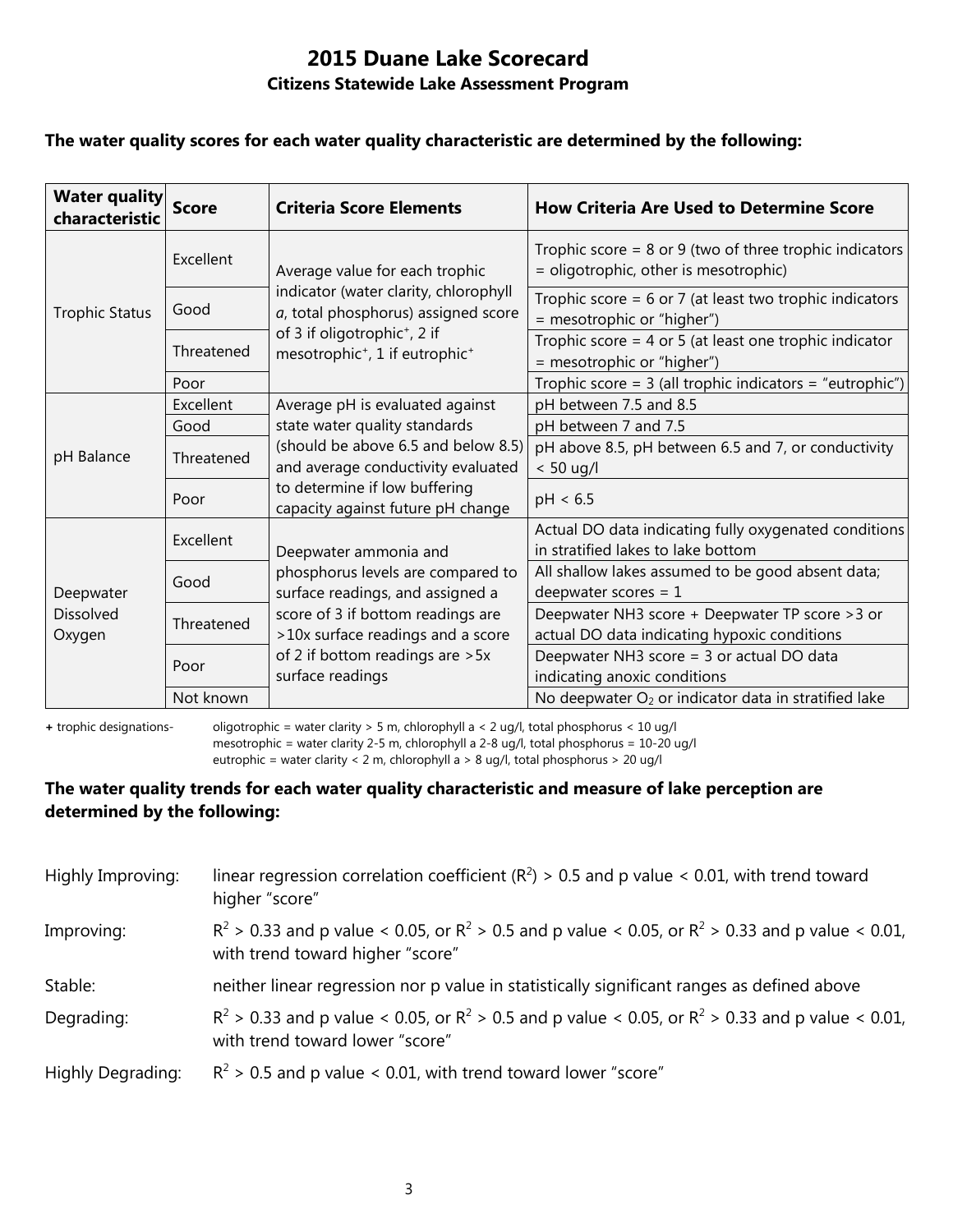## **Biological Health**

Biological health of lakes can be evaluated in a number of ways. For CSLAP lakes, biological health evaluations are based on the presence of invasive plants, the type and number of blue-green harmful algal blooms, the presence of invasive animals (zebra mussels, spiny waterflea, etc.), the types of fish, aquatic plant diversity, and the number of pollution sensitive aquatic insects.

Biotic indices have been developed to evaluate a few biological health characteristics. Biotic indices are used to compare the biological community of the lake being sampled to the biological community of a known highquality lake. (Data to support biological health assessments is not available for all CSLAP lakes.)



*\** All years of CSLAP data collection for the lake except those for which data was not available.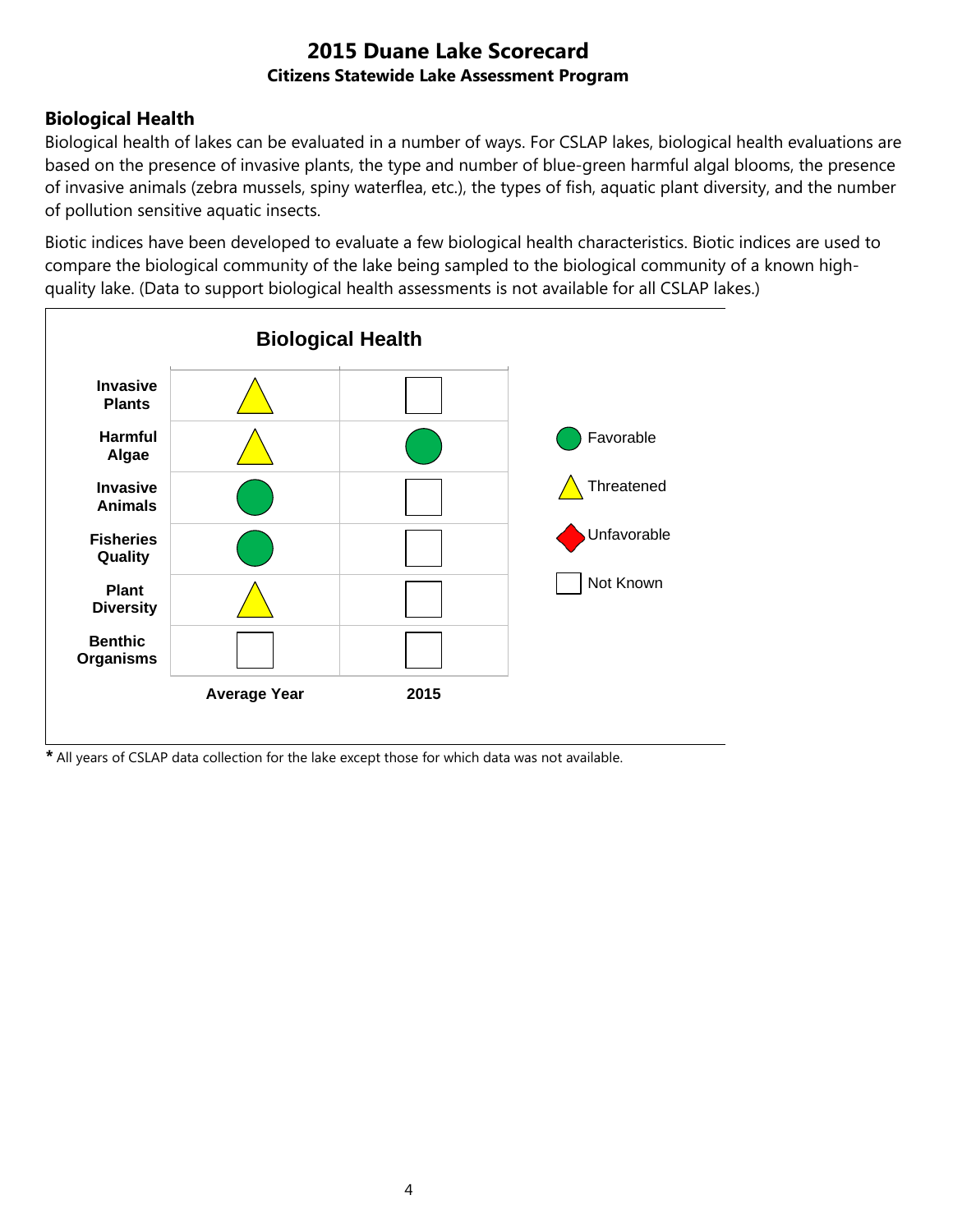| <b>Biological Health</b><br><b>Characteristic</b> | <b>Description of characteristic</b>                                                                                                                                                            | <b>What it means</b>                                                                                                                                                                                                                                                                                                                                                                   |
|---------------------------------------------------|-------------------------------------------------------------------------------------------------------------------------------------------------------------------------------------------------|----------------------------------------------------------------------------------------------------------------------------------------------------------------------------------------------------------------------------------------------------------------------------------------------------------------------------------------------------------------------------------------|
| <b>Invasive Plants</b>                            | CSLAP volunteers survey lakes for nuisance,<br>non-native plants (water chestnut, Eurasian<br>water milfoil, etc.).                                                                             | Abundant invasive plants can crowd out native and<br>protected plants, create quality problems, and interfere<br>with recreation. "Unfavorable" means at least one<br>invasive plant species has been found. "Threatened"<br>lakes are geographically close to an "infected" lake, or<br>have water quality conditions that put them at higher<br>risk for species invasion.           |
| Harmful Algae                                     | DEC and other biologists screen water<br>samples for blue-green algae cell pigments<br>and also test them for algal toxins.                                                                     | Harmful algae can reduce oxygen levels and may cause<br>harm to people recreating on the lake. "Unfavorable"<br>means algal toxin readings are unsafe for water<br>recreation; "threatened" means readings are<br>approaching unsafe for water recreation.                                                                                                                             |
| <b>Invasive Animals</b>                           | DEC and other biologists survey lakes for<br>nuisance, non-native animals (zebra mussels,<br>spiny water flea, etc.).                                                                           | Abundant invasive animals can harm native plant and<br>animal species, influence the likelihood of algal blooms,<br>and interfere with recreation. "Unfavorable" means at<br>least one invasive animal has been found. "Threatened"<br>lakes are geographically close to an "infected" lake, or<br>have water quality conditions that put them at higher<br>risk for species invasion. |
| <b>Fisheries Quality</b>                          | DEC and other fisheries biologists measure<br>the length and weight of various species in a<br>lake's fish community and conduct other<br>measures of the health of the fisheries<br>community. | Better fisheries quality indicates the lake has sufficient<br>food resources and habitat to support its fish<br>community. Several "biotic indices" are used to evaluate<br>fish community quality.                                                                                                                                                                                    |
| <b>Plant Diversity</b>                            | CSLAP volunteers, academic researchers and<br>consultants survey lakes for the number and<br>types of aquatic plants.                                                                           | Higher plant diversity indicates a more natural<br>environment and helps prevent invasive species from<br>taking over a lake. "Floristic quality indices" are used to<br>evaluate plant communities.                                                                                                                                                                                   |
| <b>Benthic</b><br>Organisms                       | DEC and other biologists count and identify<br>the types of bottom living (benthic) aquatic<br>insects in a lake.                                                                               | More pollution sensitive (intolerant) aquatic insects in a<br>lake usually indicate good water quality and suitable<br>habitat. "Biotic indices" are used to evaluate benthic<br>communities.                                                                                                                                                                                          |

# **The following information is used to determine biological health scores.**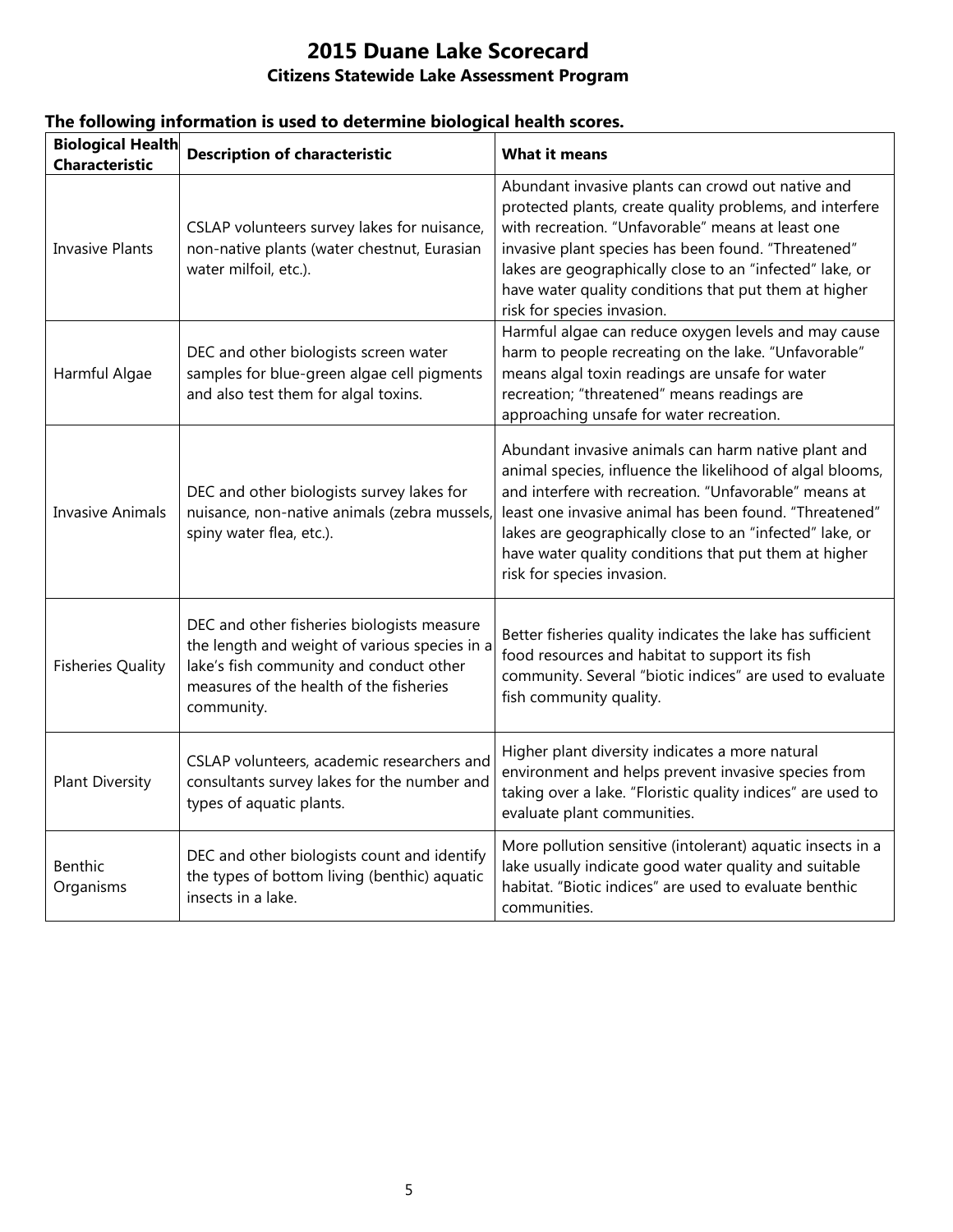# **2015 Duane Lake Scorecard**

#### **Citizens Statewide Lake Assessment Program**

#### **The biological health scores for each biological health characteristic are determined by the following:**

| <b>Water quality</b><br>characteristic | <b>Score</b> | <b>Criteria Score Elements</b>                                                                                              | <b>How Criteria Are Used to Determine</b><br><b>Score</b>                                                                                                 |
|----------------------------------------|--------------|-----------------------------------------------------------------------------------------------------------------------------|-----------------------------------------------------------------------------------------------------------------------------------------------------------|
|                                        | Favorable    |                                                                                                                             | No evidence of invasive/exotic aquatic plants                                                                                                             |
|                                        | Threatened   | Aquatic plant surveys are conducted by<br>CSLAP volunteers or by other                                                      | Invasive plants found in nearby (<10 miles away)                                                                                                          |
| <b>Invasive Plants</b>                 |              | organizations; invasive plants identified                                                                                   | lakes or public launch is found on lake                                                                                                                   |
|                                        | Unfavorable  | by plant expert                                                                                                             | Invasive/exotic aquatic plants found in lake                                                                                                              |
|                                        | Not Known    |                                                                                                                             | No aquatic plant surveys in lake (this year)                                                                                                              |
|                                        | Favorable    |                                                                                                                             | All data show algae, phycocyanin and toxin<br>levels below DEC bloom criteria <sup>+</sup>                                                                |
| Harmful Algae                          | Threatened   | Harmful algae bloom (HAB) sampling<br>conducted in open water and along<br>shoreline; total algae, algae species,           | Fluoroprobe or toxin levels exceed DEC<br>threatened <sup>#</sup> criteria; phycocyanin levels exceed<br>DEC bloom criteria, or visual evidence of blooms |
|                                        | Unfavorable  | phycocyanin (blue green pigment) and<br>algal toxins analyzed in samples                                                    | Fluoroprobe or toxin levels exceed DEC bloom<br>criteria in open water or shoreline                                                                       |
|                                        | Not Known    |                                                                                                                             | No HAB data available for lake                                                                                                                            |
|                                        | Favorable    |                                                                                                                             | No reports of invasive/exotic aquatic animals<br>and no clear threats exist                                                                               |
| Invasive<br>Animals                    | Threatened   | Invasive animal (primarily zebra or<br>quagga mussel) surveys are conducted<br>on limited basis in CSLAP lakes; other       | Invasive animals found in nearby (<25 miles<br>away) waterbodies AND public launch is found<br>on lake, or calcium levels > 20 mg/l                       |
|                                        | Unfavorable  | AIS animals reported through                                                                                                | Invasive/exotic aquatic animals found in lake                                                                                                             |
|                                        | Not Known    | iMapInvasives                                                                                                               | No information to evaluate presence of exotic<br>animals                                                                                                  |
|                                        | Favorable    | New York does not (yet) have a fish                                                                                         | Fish IBI $> 60$ (= "good" and "excellent")                                                                                                                |
| <b>Fisheries</b>                       | Threatened   | index for biotic integrity (IBI); for lakes                                                                                 | Fish IBI between 40 and 60 (= "fair")                                                                                                                     |
| Quality                                | Unfavorable  | with fishery survey data, Minnesota Fish                                                                                    | Fish IBI < 40 (= "poor")                                                                                                                                  |
|                                        | Not Known    | IBI is used to evaluate fisheries quality                                                                                   | No fisheries data                                                                                                                                         |
|                                        | Favorable    | New York has not yet developed a                                                                                            | $mFQI > 5$ (= "good" quality), based on # genera                                                                                                          |
|                                        | Threatened   | floristic quality index (FQI); for lakes with                                                                               | $mFQI = 3-8$ (= "fair" quality), based on # genera                                                                                                        |
| <b>Plant Diversity</b>                 | Unfavorable  | detailed plant survey data, a modified                                                                                      | mFQI < $3$ (= "poor" quality), based on # genera                                                                                                          |
|                                        | Not Known    | version of the Wisconsin FQI and Florida<br>aquatic plant designations are used for<br>evaluating aquatic floristic quality | Insufficient plant survey data to evaluate                                                                                                                |
|                                        | Favorable    | New York has not yet developed a                                                                                            | IBI > 10-15 (based on $#$ genera)                                                                                                                         |
|                                        | Threatened   | macroinvertebrate IBI; for lakes with                                                                                       | IBI between 8 and 15 (based on # genera)                                                                                                                  |
| Benthic                                | Unfavorable  | detailed macroinvertebrate survey data,                                                                                     | IBI < 8                                                                                                                                                   |
| Organisms                              | Not Known    | Vermont IBI is used to evaluate benthic<br>organism quality                                                                 | Insufficient macroinvertebrate data to evaluate<br>benthic organisms quality                                                                              |

**+** DEC bloom criteria- fluoroprobe blue green algae chlorophyll a = 30 ug/l

phycocyanin = 200 units

algal toxins- microcystin-LR = 20 ug/l ("high toxins") along shoreline, = 10 ug/l in open water

**+** DEC threatened criteria- fluoroprobe blue green algae chlorophyll a = 10 ug/l

algal toxins- microcystin-LR = 4 ug/l along shoreline or in open water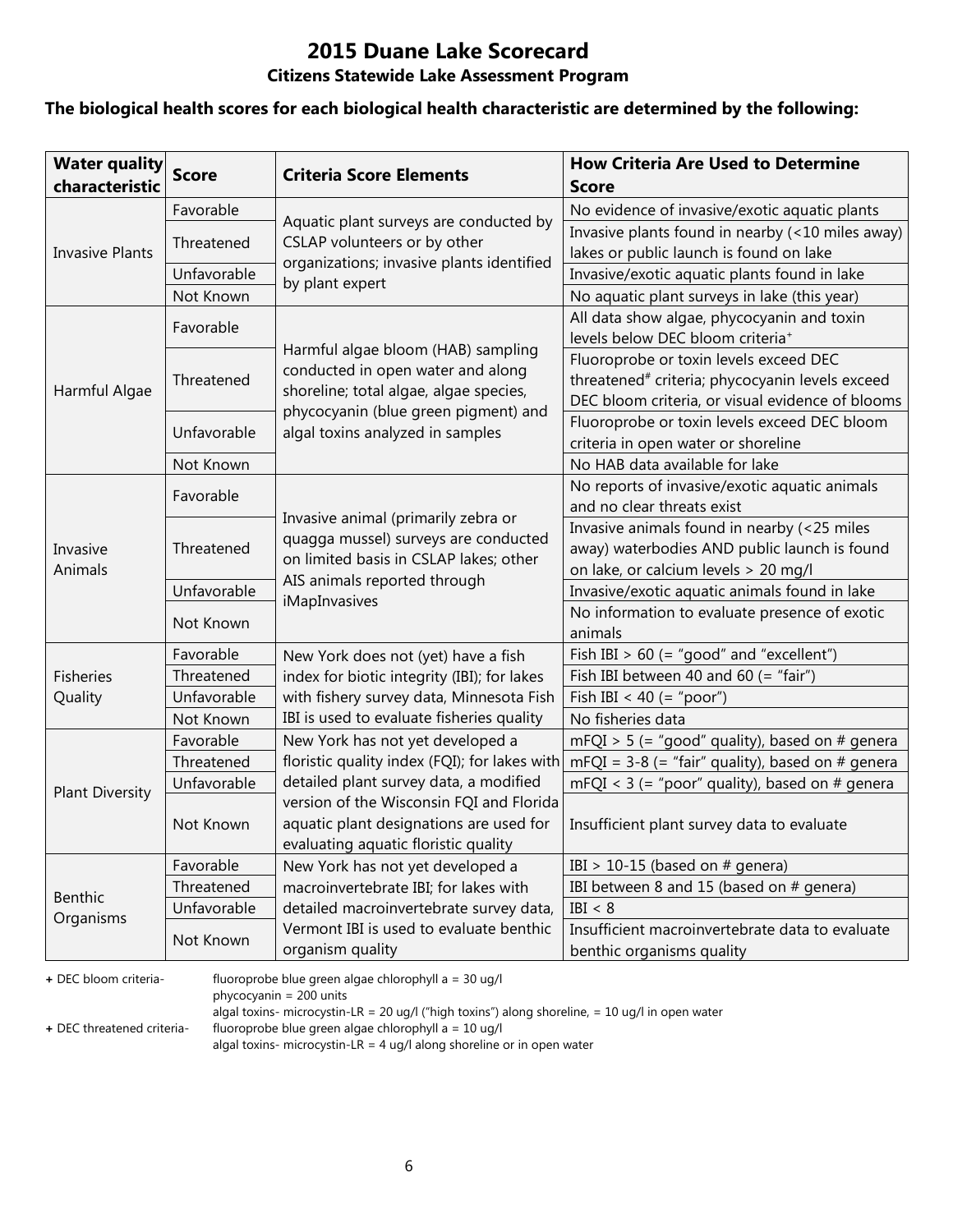### **Lake Perception**

Lake perception scores are based on the visual observations of CSLAP volunteers who answer questions on the Field Observation Form (http://www.dec.ny.gov/docs/water\_pdf/cslapsamobs.pdf) completed during sampling. The questions ask the volunteer to determine their perceptions of how clear the water looks, the abundance of aquatic plants, conditions affecting current recreational use, and the overall recreational quality of the lake.

Visual observations are very closely connected to measured water quality conditions. This information is helpful to lake managers in deciding on nutrient criteria, or the amount of nutrients that can flow into a lake without compromising its water quality. For New York State lakes, perception data collected by CSLAP volunteers is critical to the development of nutrient criteria (defining "how much is too much") and has been consistently collected by CSLAP volunteers since 1992.



*\** All years of CSLAP data collection for the lake except those for which data was not available.

| <b>Lake Perception</b><br><b>Characteristic</b> | The following implifience is used to determine the lake perception scores.<br><b>Description of characteristic</b>                     | <b>What it means</b>                                                                                                                                                                                                                                                                                         |
|-------------------------------------------------|----------------------------------------------------------------------------------------------------------------------------------------|--------------------------------------------------------------------------------------------------------------------------------------------------------------------------------------------------------------------------------------------------------------------------------------------------------------|
| <b>Water Quality</b>                            | Asks the user: How clear does the<br>water look today?                                                                                 | Clearer water usually indicates lower nutrient levels.                                                                                                                                                                                                                                                       |
| <b>Aquatic Plants</b>                           | Asks the user: How abundant are<br>aquatic plants where people are<br>boating and swimming today?                                      | Lower abundances of aquatic plants usually provide proper<br>ecological balance and are less likely to contribute to recreational<br>use problems, although the absence of plants can also lead to<br>lake problems. Lakes with the most favorable assessments have<br>some plants, but not too many plants. |
| Recreation                                      | Asks the user: What is your opinion of<br>the recreational quality of the lake?<br>What factors affect your perception of<br>the lake? | Users' perceptions are associated with water quality conditions<br>and aquatic plant coverage. Positive responses usually indicate<br>good water quality and little to no surface plant coverage.<br>Negative responses are usually associated with poor water quality<br>and/or invasive plants.            |

## **The following information is used to determine the lake perception scores.**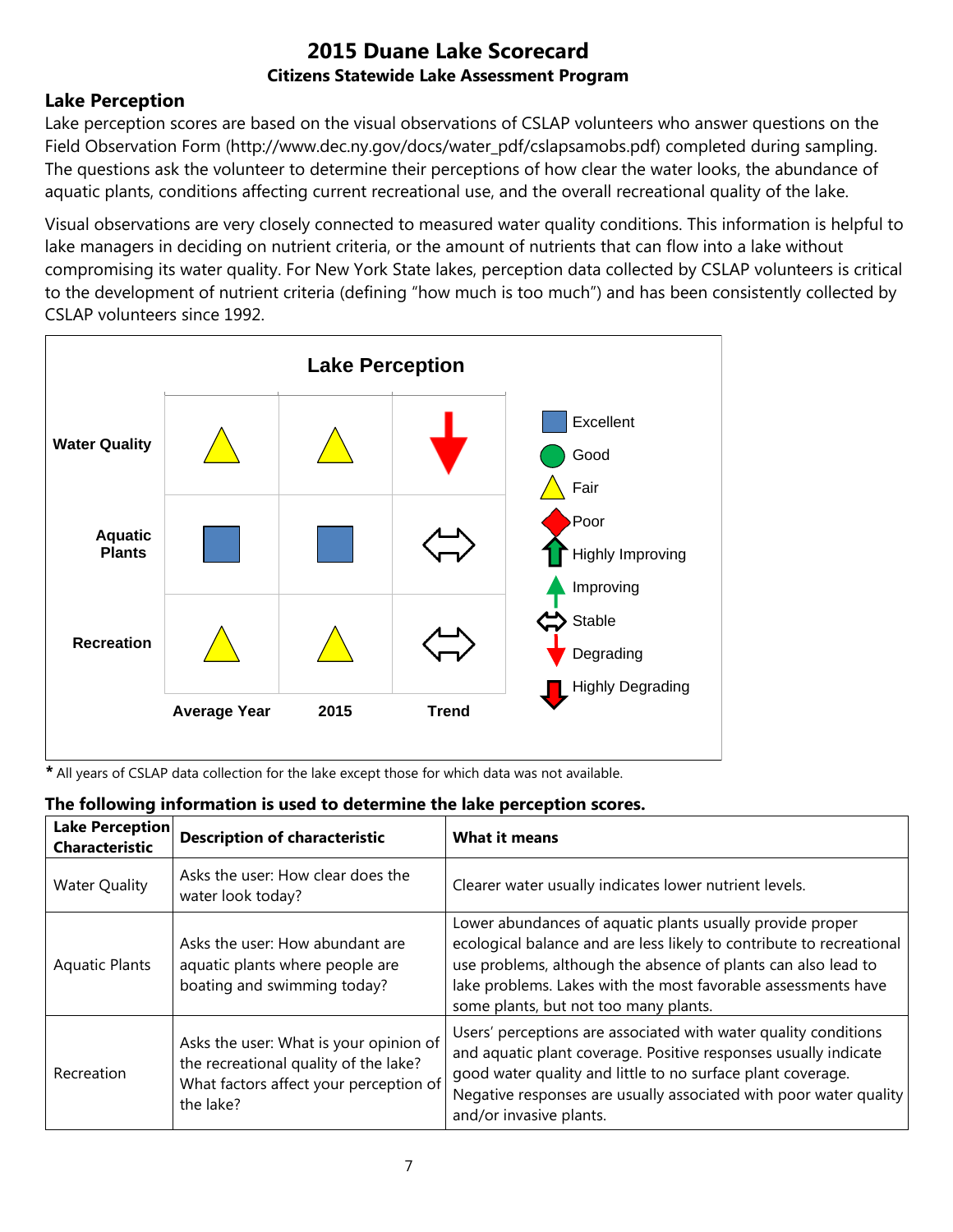# **2015 Duane Lake Scorecard**

#### **Citizens Statewide Lake Assessment Program**

#### **The lake perception scores for each lake perception characteristic are determined by the following:**

| Lake perception<br>characteristic | <b>Score</b> | <b>Criteria Score Elements</b>                                                                                       | <b>How Criteria Are Used to Determine</b><br><b>Score</b> |
|-----------------------------------|--------------|----------------------------------------------------------------------------------------------------------------------|-----------------------------------------------------------|
|                                   | Excellent    | Water quality perception is evaluated on a<br>5 point scale during each CSLAP sampling                               | Average value $< 1.5$                                     |
| <b>Water Quality</b>              | Good         | session, ranging from "crystal clear" (=1) to                                                                        | Average value $>1.5$ and $<2.5$                           |
|                                   | Fair         | "severely high algae levels" (=5); average                                                                           | Average value $>2.5$ and $<3.5$                           |
|                                   | Poor         | values are computed                                                                                                  | Average value > 3.5                                       |
|                                   | Excellent    | Aquatic plant coverage is evaluated on a 5                                                                           | Average value $>2$ and $< 2.5$                            |
|                                   | Good         | point scale during each CSLAP sampling                                                                               | Average value $>1.5$ and < 2 OR $> 2.5$ and < 3           |
| <b>Aquatic Plants</b>             | Fair         | session, ranging from "not visible at lake                                                                           | Average value $>3$ and $<3.5$ OR $<1.5$                   |
|                                   | Poor         | surface" $(=1)$ to "plants densely cover<br>surface except in deepest areas" $(=5)$ ;<br>average values are computed | Average value $> 3.5$                                     |
|                                   | Excellent    | Recreational conditions are evaluated on a                                                                           | Average value $< 1.5$                                     |
|                                   | Good         | 5 point scale during each CSLAP sampling                                                                             | Average value $>1.5$ and $<2.5$                           |
| Recreation                        | Fair         | session, ranging from "beautifulcould not                                                                            | Average value $>2.5$ and $<3.5$                           |
|                                   | Poor         | be nicer" $(=1)$ to "lake not usable" $(=5)$ ;<br>average values are computed                                        | Average value > 3.5                                       |

**+** lake assessments- **water quality** = 1 = crystal clear, 2 = not quite crystal clear, 3 = definite algae greenness, 4 = high algae levels, 5 = severely high algae levels **aquatic plants** = 1 = no plants visible, 2 = plants below surface, 3 = plants at surface, 4 = plants dense at surface, 5 =

surface plant coverage

**recreation** = 1 = could not be nicer, 2 = excellent, 3 = slightly impaired, 4 = substantially impaired, 5 = lake not usable

#### **The water quality trends for each water quality characteristic and measure of lake perception are determined by the following:**

| Highly Improving:        | linear regression correlation coefficient ( $R^2$ ) > 0.5 and p value < 0.01, with trend toward<br>higher "score"                           |
|--------------------------|---------------------------------------------------------------------------------------------------------------------------------------------|
| Improving:               | $R^2 > 0.33$ and p value < 0.05, or $R^2 > 0.5$ and p value < 0.05, or $R^2 > 0.33$ and p value < 0.01,<br>with trend toward higher "score" |
| Stable:                  | neither linear regression nor p value in statistically significant ranges as defined above                                                  |
| Degrading:               | $R^2$ > 0.33 and p value < 0.05, or $R^2$ > 0.5 and p value < 0.05, or $R^2$ > 0.33 and p value < 0.01,<br>with trend toward lower "score"  |
| <b>Highly Degrading:</b> | $R^2$ > 0.5 and p value < 0.01, with trend toward lower "score"                                                                             |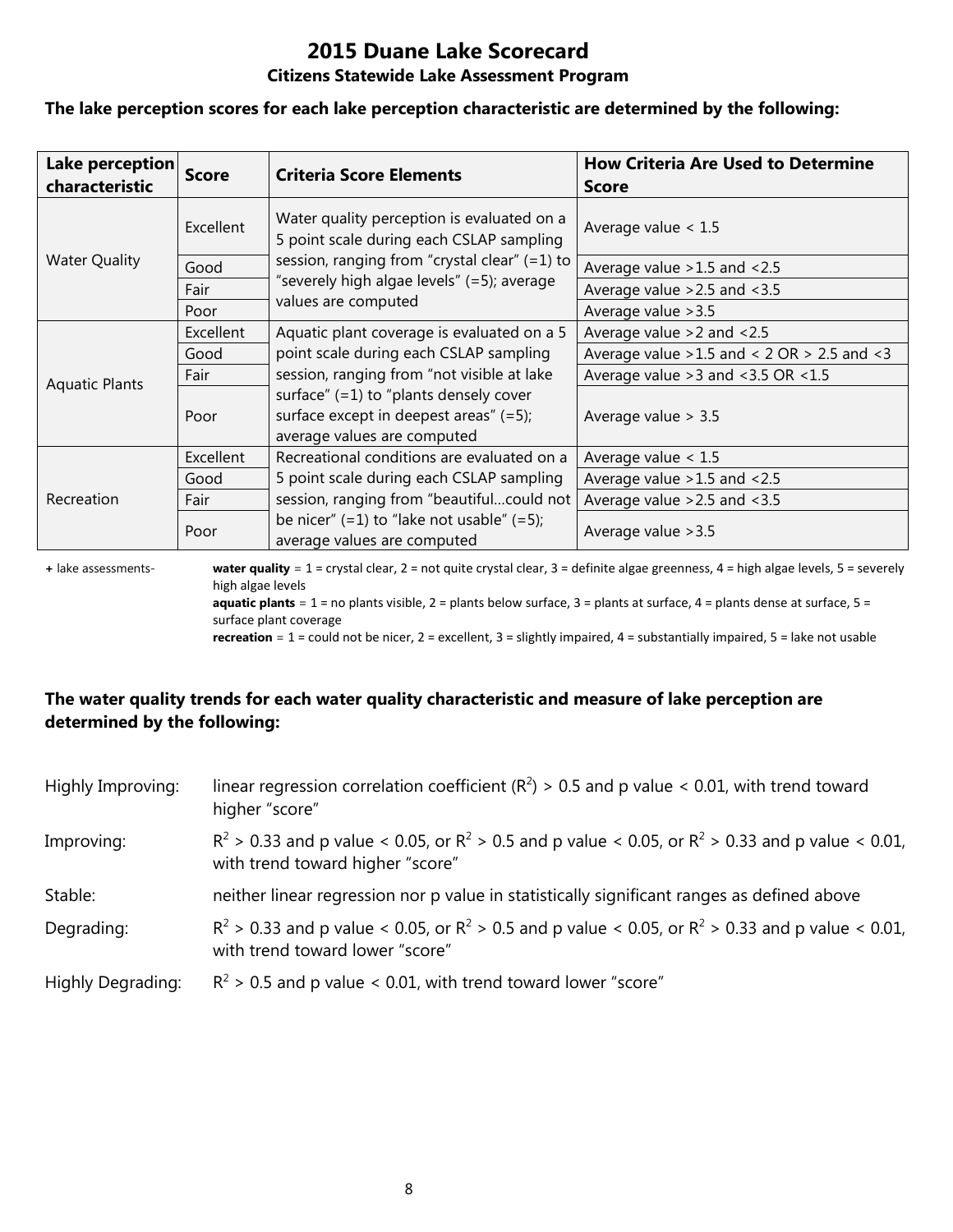### **Lake Uses**

Lake uses are defined as the best uses for a lake (drinking water, swimming, etc.) as determined by several factors. Lake uses are identified using CSLAP water quality, lake perception and biological assessment information to evaluate where a lake fits in the state Water Quality Standards and Classification system (see overview below).

Each lake use is scored based on the following assessment categories, using assessment methodology [\(http://www.dec.ny.gov/chemical/23846.html\)](http://www.dec.ny.gov/chemical/23846.html) established by DEC to evaluate impacts to lake uses:

- **Supported** no evidence of impacts to lake use;
- **Threatened** no evidence of impacts to lake use, but some factor threatens this use (for example, changing water quality, conditions that are nearing impact levels, land-use changes, etc.);
- **Stressed** occasional or slight impacts to lake use;
- **Impaired** frequent or persistent conditions limit or restrict lake use; and
- **Precluded** conditions prevent lake use. This category is uncommon in NYS (and CSLAP) lakes and is not included in the legend for most lake-use scorecard assessments.



*\** All years of CSLAP data collection for the lake except those for which data was not available.

**Overview of the typical water quality classification and their best uses.** For more information visit www.dec.ny.gov/regs/4592.html#15990

| <b>Best use</b> | <b>Other uses</b>                                                                                      | <b>Water Quality Classification</b> |
|-----------------|--------------------------------------------------------------------------------------------------------|-------------------------------------|
| <b>Drinking</b> | Bathing, swimming (recreation), fishing, and fish, shellfish and<br>wildlife reproduction and survival | Class AA & A                        |
| Bathing         | Swimming (recreation), fishing, and fish, shellfish and wildlife<br>reproduction and survival          | Class B                             |
| Swimming        | Same as Class B                                                                                        | Class C                             |
| Fishing         | Same as Class B and C                                                                                  | Class D                             |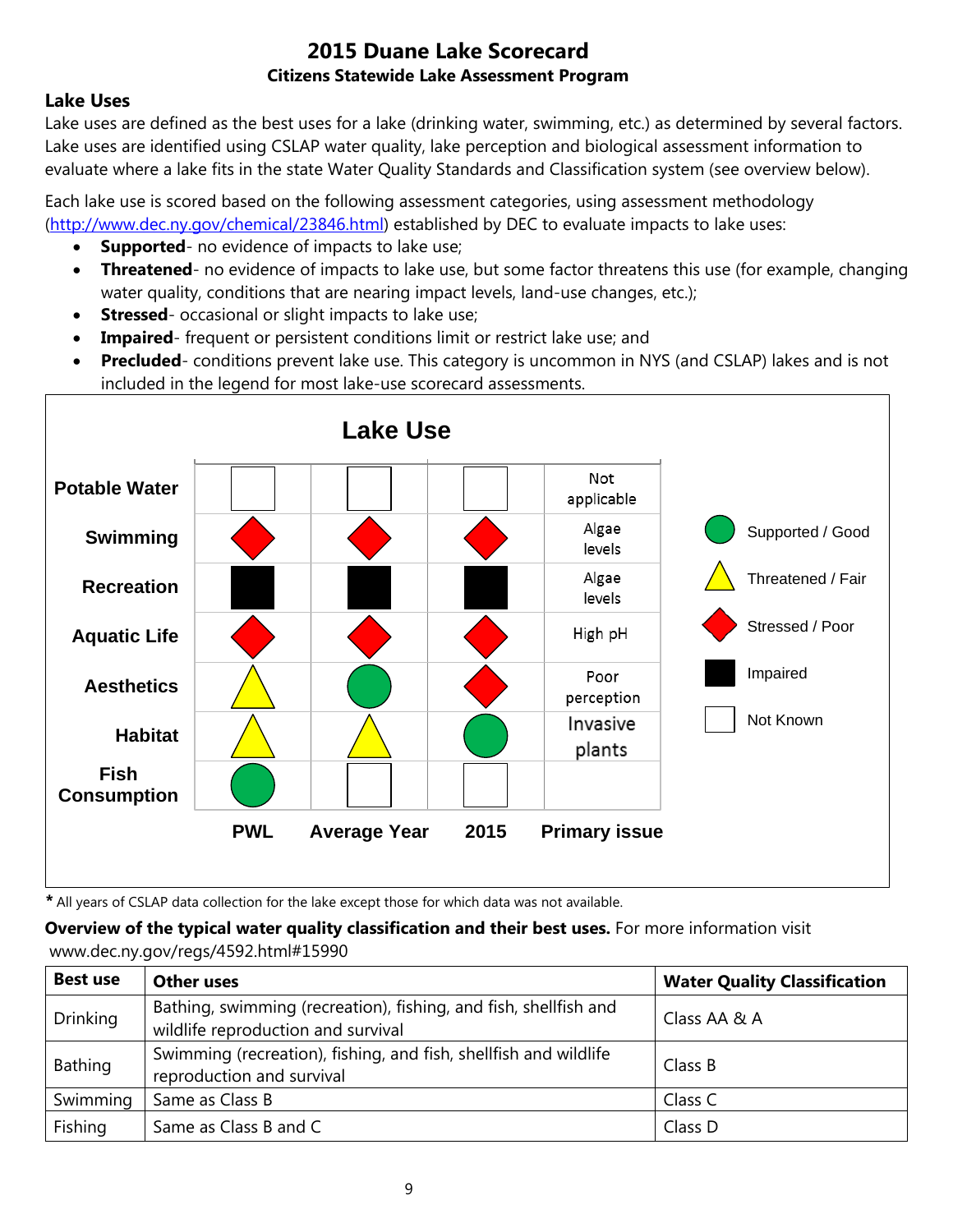#### **The following information is used to determine the condition of lake uses.**

| <b>Lake Use</b>                                                         | <b>Description of characteristic</b>                                                                                                                                                                                                                    | <b>How this relates to CSLAP</b>                                                                                                                                                                                                                                                               |
|-------------------------------------------------------------------------|---------------------------------------------------------------------------------------------------------------------------------------------------------------------------------------------------------------------------------------------------------|------------------------------------------------------------------------------------------------------------------------------------------------------------------------------------------------------------------------------------------------------------------------------------------------|
| Potable Water                                                           | The lake is used for drinking water. Only Class<br>AA and A lakes have been approved for this use.                                                                                                                                                      | CSLAP data is not intended to assess the condition of<br>potable water. Other state and local monitoring<br>programs better address this use. However, some<br>CSLAP parameters-chlorophyll a, ammonia, arsenic,<br>iron, manganese, algal toxins-indicate potential<br>impacts to potability. |
| <b>Bathing</b>                                                          | The lake is used for swimming and contact<br>recreation. This use is assessed in some lakes<br>only if they support a public bathing beach,<br>although it is evaluated in all lakes                                                                    | Several CSLAP sampling indicators-water clarity,<br>chlorophyll a, algal toxins, lake perception-can be<br>used to assess swimming conditions.                                                                                                                                                 |
| Recreation<br>(Swimming,<br>Boating, Fishing<br>and non-contact<br>use) | The lake is used for swimming, boating, fishing<br>and non-contact recreation. Even though some<br>lakes are not classified for this use, all CSLAP<br>lakes should support this use, consistent with the<br>federal goal to make all lakes "fishable." | Contact recreation is evaluating using the bathing<br>indicators described above. Non-contact recreation is<br>evaluated using the lake perception data (visual<br>observations) and aquatic plant surveys.                                                                                    |
| Aquatic Life                                                            | The lake is used by aquatic life. This is not an<br>official "use" designated by New York State, but<br>water quality standards and other criteria are<br>adopted to protect aquatic life.                                                              | Aquatic life impacts can be evaluated by a number of<br>CSLAP indicators, including pH, dissolved oxygen, and<br>the presence of invasive species.                                                                                                                                             |
| Aesthetics and<br>Habitat                                               | The lake is used for visual enjoyment or the<br>visual beauty of the lake. This is not an official<br>"use" designated by New York State, but water<br>quality criteria are adopted to protect aesthetics.                                              | Lake aesthetics can be impacted by a number of<br>factors, including algal blooms, nuisance weeds, or<br>simply reports that "the lake looks bad," all of which<br>are evaluated in CSLAP. Lake habitat is evaluated<br>against the presence and management of exotic<br>plants                |
| <b>Fish Consumption</b>                                                 | The lake is used for consumption of fish. All<br>lakes are assumed to support this use unless<br>otherwise indicated.                                                                                                                                   | CSLAP does not collect data or information to<br>evaluate fish consumption. All CSLAP lakes are<br>evaluated against the New York State Department of<br>Health: Health Advice on Eating Fish You Catch<br>(http://www.health.ny.gov/environmental/outdoors/fi<br>sh/health_advisories/).      |

For many CSLAP lakes, some of the lakes designated uses have previously been evaluated; a summary of these assessments can be found on the DEC Priority Waterbody List (PWL) developed for each of the 17 major drainage basins in the state. These can be found at [http://www.dec.ny.gov/chemical/23846.html.](http://www.dec.ny.gov/chemical/23846.html) For some lakes, these are derived from historical assessments of CSLAP or other water quality data, while for others, no PWL assessments are yet available. The "rules" for these assessments are cited in the state Consolidated Assessment and Listing Methodology (CALM) [\(http://www.dec.ny.gov/chemical/23846.html\)](http://www.dec.ny.gov/chemical/23846.html) have changed several times over the last decade, and the CALM document continues to be updated as new assessment tools are evaluated and adopted. The first column of the scorecard reflects the most recent PWL assessment, if available, for each CSLAP waterbody. Non CSLAP data, including "institutional" data (treated water data, bacterial data, consumer confidence report (CCR) summaries, and need for enhanced treatment) may be used for PWL assessments, but are not summarized here.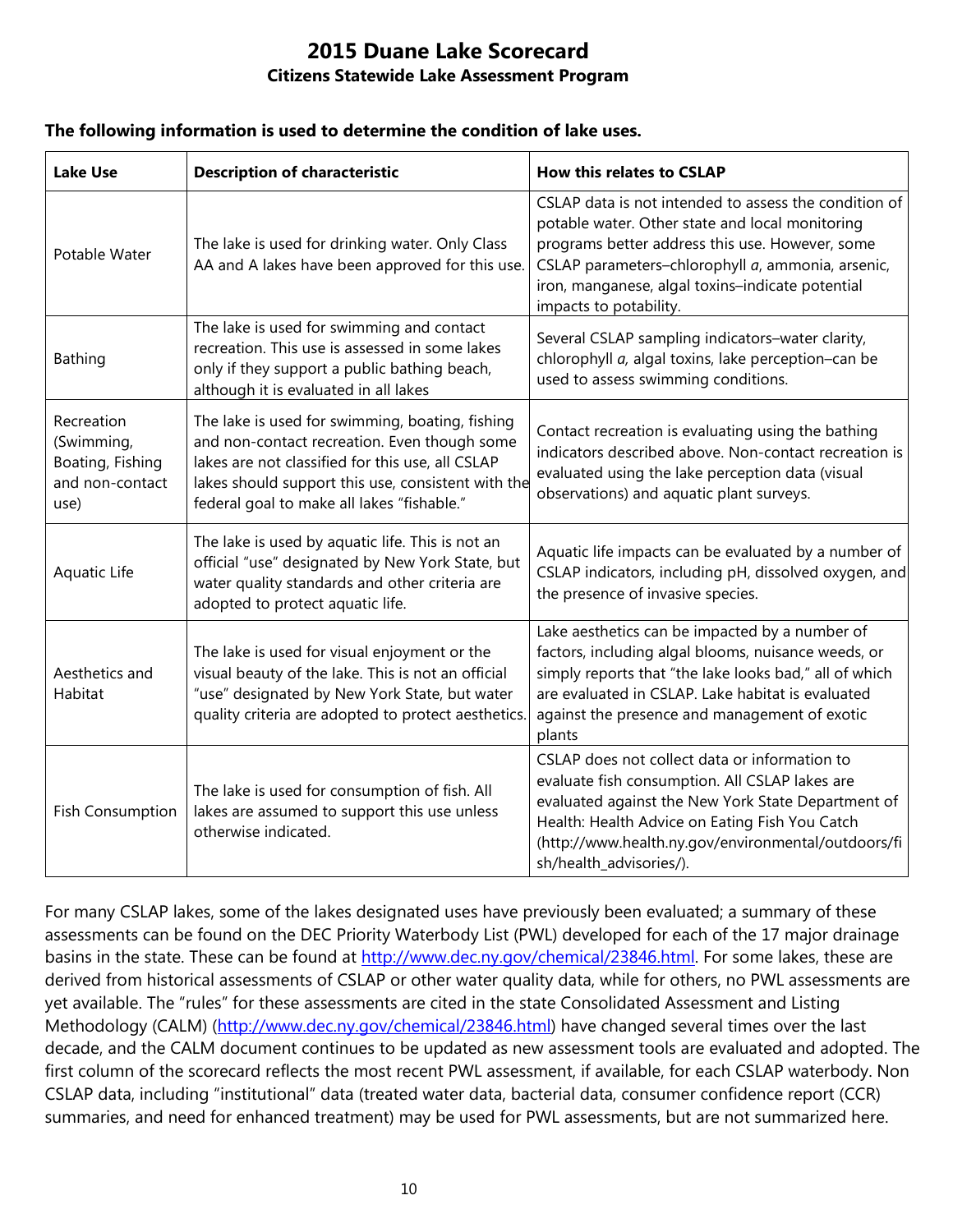| <b>Lake Use</b> | <b>Score</b> | <b>Criteria Score Elements</b>                                                                                          | <b>How Criteria Are Used to Determine</b>                    |
|-----------------|--------------|-------------------------------------------------------------------------------------------------------------------------|--------------------------------------------------------------|
|                 |              |                                                                                                                         | <b>Score</b>                                                 |
| Potable Water   | Supported    | Surface water chlorophyll a and HABs<br>data, and deepwater metals data are<br>used to evaluate potable water use.      | No evidence of any criteria violations (see below)           |
|                 | Threatened   |                                                                                                                         | Avg hypolimnetic NH <sub>4</sub> > 1, Fe > 0.5, As > 0.3, or |
|                 |              |                                                                                                                         | Mn >1; avg open water MC-LR > $0.5$                          |
|                 | Stressed     |                                                                                                                         | >10d consec. open MC-LR>0.3 or BGA>30; Avg                   |
|                 |              |                                                                                                                         | hypolimnetic NH <sub>4</sub> > 2, Fe > 1 or Mn > 1; avg      |
|                 |              | Waterbodies not classified as potable<br>water supplies cited as "not known"<br>(with impacts cited as "not applicable" | open water MC-LR > 1,                                        |
|                 | Impaired     |                                                                                                                         | Avg chl.a > 4 (Class AA)-6 (Class A) ug/l, hypo.             |
|                 |              |                                                                                                                         | arsenic > 10 ug/l, violation of MCLs, municipal              |
|                 |              |                                                                                                                         | shut-down, or excessive water treatment needed               |
|                 | Not known    |                                                                                                                         | No chlorophyll or deepwater nutrient data                    |
| <b>Bathing</b>  | Supported    | Surface water chl a, water clarity, and<br>HABs data used to evaluate bathing use.                                      | No evidence of any criteria violations (see below)           |
|                 | Threatened   |                                                                                                                         | Statistically significant WQ degr.; infrequent or            |
|                 |              |                                                                                                                         | single small site MC-LR>20 or shore BG >25-30                |
|                 | Stressed     |                                                                                                                         | >10% water clarity readings < 1.2m; or single                |
|                 |              | Bathing assessments included here                                                                                       | shoreline bloom MC-LR > 20; or open BG Chl >                 |
|                 |              | reference bathing criteria cited in the                                                                                 | 30; recreation = "impaired" w/beach present                  |
|                 | Impaired     | PWL; "public bathing" is evaluated with                                                                                 | Open MC-LR > 20 ug/l or avg Secchi < 1.2m; or                |
|                 |              | bacteria and DOH beach data and is                                                                                      | multiple site and persistent shore MC-LR $>$ 20 or           |
|                 |              | reflected in the assessment information                                                                                 | shore BG Chl > 25-30; beach closure > 4 wks or               |
|                 |              | here (if available) but not quantified                                                                                  | control needed                                               |
|                 | Not known    |                                                                                                                         | No chlorophyll, clarity, HAB or perception data              |
|                 | Supported    | Surface water chl a, water clarity, and                                                                                 | No evidence of any criteria violations (see below)           |
|                 | Threatened   | HABs data used to evaluate bathing use.                                                                                 | Same as bathing or avg TP > 20 ug/l; >25%                    |
| Recreation      |              |                                                                                                                         | slightly impaired frequency recreation AND >                 |
|                 |              | Bathing assessments included here                                                                                       | 10% poor clarity triggering slight impairment                |
|                 | Stressed     | reference bathing criteria cited in the                                                                                 | Same as bathing or >10% Chl.a samples > 10                   |
|                 |              | PWL; "public bathing" is evaluated with                                                                                 | uq/l                                                         |
|                 | Impaired     | bacteria and DOH beach data and is                                                                                      | Same as bathing or Avg chl.a > 10 ug/l                       |
|                 | Not known    | reflected in the assessment information<br>here (if available) but not quantified                                       | No chlorophyll, clarity, HAB or perception data              |
| Aquatic Life    | Supported    |                                                                                                                         | No evidence of any criteria violations (see below)           |
|                 | Threatened   |                                                                                                                         | Inferred/measured DO < 1; 10% pH < 6.5 or                    |
|                 |              |                                                                                                                         | > 8.5                                                        |
|                 | Stressed     | pH, (inferred) dissolved oxygen, and the                                                                                | Avg DO < $6.5$ or > 8.5; inferred/measured DO <              |
|                 |              | presence of AIS species are used to                                                                                     | 1 for Class T/TS                                             |
|                 |              | evaluate aquatic life                                                                                                   | Avg pH < 6 or >9; Avg DO < 6.5 or > 8.5                      |
|                 | Impaired     |                                                                                                                         | w/documented fish impacts; inferred/measured                 |
|                 |              |                                                                                                                         | DO <1 w/documented fish impacts                              |
|                 | Not known    |                                                                                                                         | No pH, DO, or AIS information available                      |

## **The lake use scores for each lake use characteristic are determined by the following:**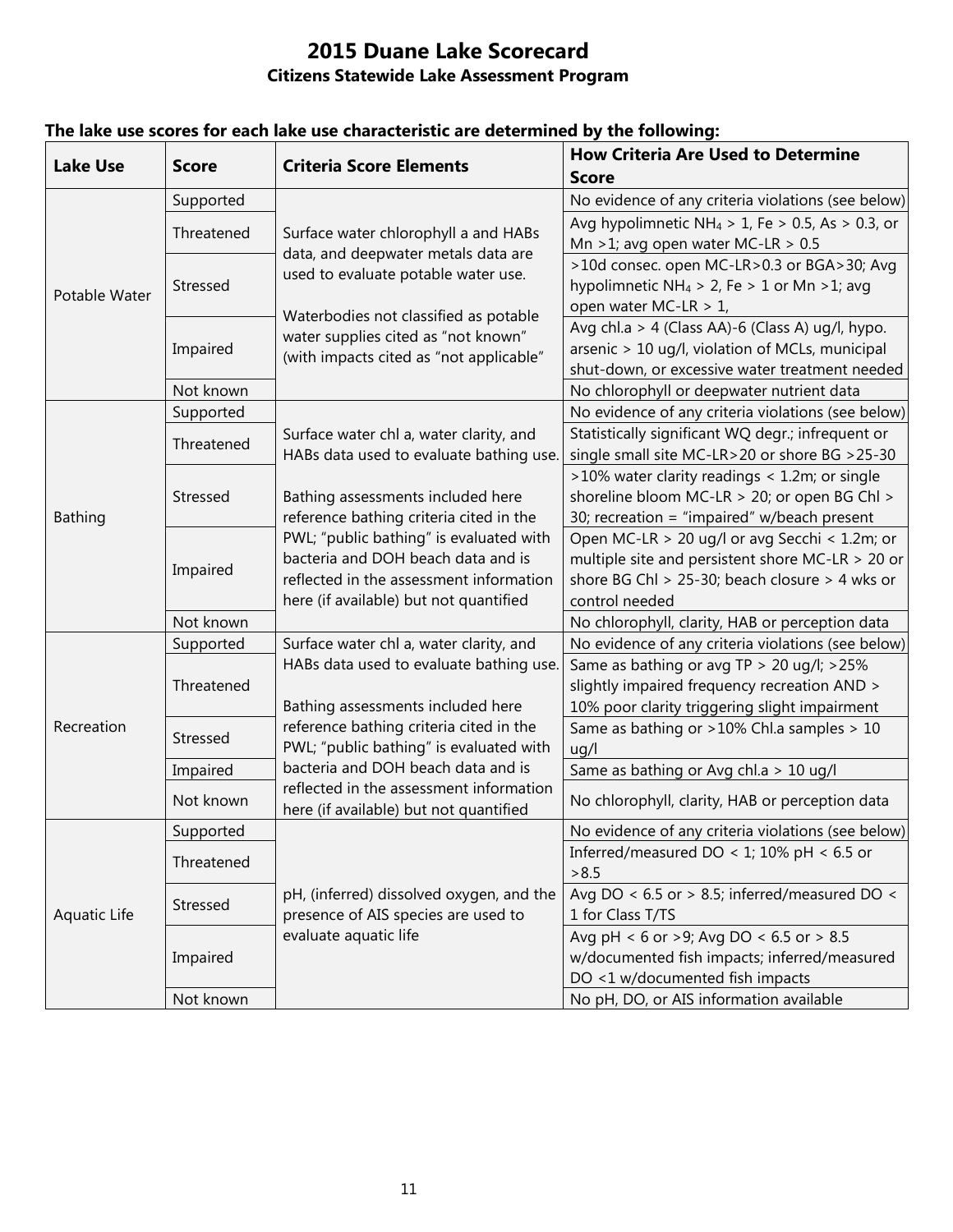| <b>Lake Use</b>         | <b>Score</b> | <b>Criteria Score Elements</b>                                                                                                                                                                                                                                            | <b>How Criteria Are Used to Determine</b><br><b>Score</b>                                                                                                                                                                                                                                                                  |
|-------------------------|--------------|---------------------------------------------------------------------------------------------------------------------------------------------------------------------------------------------------------------------------------------------------------------------------|----------------------------------------------------------------------------------------------------------------------------------------------------------------------------------------------------------------------------------------------------------------------------------------------------------------------------|
| Aesthetics /<br>Habitat | Good         | Aesthetics are evaluated through<br>perception surveys and the presence of<br>HABs and native species, while habitat is<br>evaluated against AIS species. These<br>categories are not recognized by EPA as<br>designated uses, so they are evaluated<br>as a "condition". | No evidence of any criteria violations (see below)                                                                                                                                                                                                                                                                         |
|                         | Fair         |                                                                                                                                                                                                                                                                           | Occasional aquatic plant treatment required for<br>invasive (habitat) or native (aesthetics) plants;<br>Aesthetics: "slightly impaired" due to algae or<br>weeds >25%; "definite algae greenness" >25%;<br>1x open water or shoreline bloom notification;<br>>25% surface weeds; >10% TP samples > 20<br>uq/l              |
|                         | Poor         |                                                                                                                                                                                                                                                                           | Routine aquatic plant treatment required for<br>invasive (habitat) or native (aesthetics) plants;<br>Aesthetics: "slightly impaired" due to algae or<br>weeds >50%; "definite algae greenness" >50%;<br>> 1x open water or large or widespread<br>shoreline bloom notification; > 50% surface<br>weeds; avg $TP > 20$ ug/l |
|                         | Not known    |                                                                                                                                                                                                                                                                           | No perception, HAB or AIS information                                                                                                                                                                                                                                                                                      |
| Fish<br>Consumption     | Supported    | Fish consumption is not evaluated<br>through CSLAP- PWL listings are based<br>on whether a waterbody is cited on the<br>DOH Health Advice for Consumption of                                                                                                              | No evidence of any criteria violations (see below)                                                                                                                                                                                                                                                                         |
|                         | Threatened   |                                                                                                                                                                                                                                                                           | High toxins in any HAB sample or persistent BGA<br>blooms                                                                                                                                                                                                                                                                  |
|                         | Stressed     |                                                                                                                                                                                                                                                                           | Fish tissue data indicates measurable level of<br>contaminants but no listing on DOH Health<br>Advice on Eating Sports Fish and Game                                                                                                                                                                                       |
|                         | Impaired     |                                                                                                                                                                                                                                                                           | Waterbody cited on DOH Health Advice on<br>Eating Sports Fish and Game                                                                                                                                                                                                                                                     |
|                         | Not known    |                                                                                                                                                                                                                                                                           | No fish tissue data; potential impacts not cited                                                                                                                                                                                                                                                                           |

+ proposed NNC (numeric nutrient criteria): for potable water: Class AA lakes: chlorophyll a = 4 ug/l; for Class A lakes = 6 ug/l; proposed NNC (numeric nutrient criteria) for swimming: chlorophyll a = 10 ug/l (all classes); water clarity = 1.2 meters (= 4 feet), TP = 20 ug/l

#### **Summary**

The information displayed in the scorecard is intended to give a quick and comprehensive overview of the results from CSLAP assessments and lake data collected by DEC, academics and private consultants.

CSLAP scorecards summarize information related to water quality, lake perception, biological condition and lake uses. The data and other information collected through CSLAP, or other sources, contribute to the evaluation of lake uses.

This information is the basis for the water quality assessments conducted as part of DEC's waterbody inventory. More comprehensive summaries of CSLAP data are included in individual lake reports and regional and statewide CSLAP data summaries. To fully understand CSLAP lakes, those interested should review the information found in scorecards, individual lake summaries, and regional and statewide CSLAP reports.